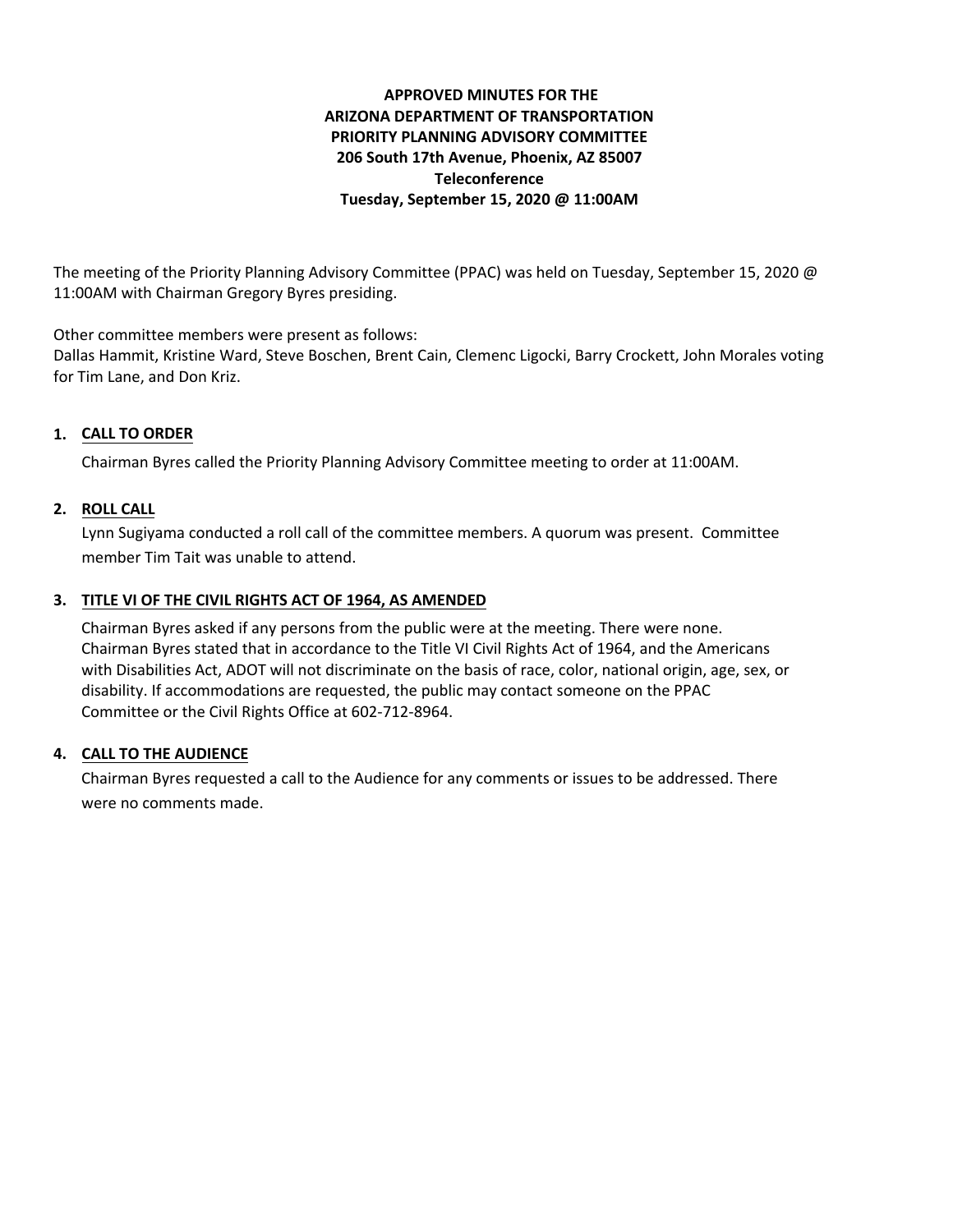- 5. Approval of the Tentative FY 2021 2025 Five Year Transportation Facilities Construction Program
- Discussion and Possible Action

(Materials to be provided)

- a. Summary of the Program
- b. FY 2021-2025 Statewide Highway Construction Program Recommendations (Excluding PAG and MAG)
- c. FY 2021-2025 PAG Regional Transportation Plan Highway Program Recommendations
- d. FY 2021-2025 MAG Regional Transportation Plan / Freeway Program Recommendations
- e. FY 2021-2025 Airport Development Program Recommendations

**Item 5. Bret Anderson presented the Tentative FY 2021-2025 Five Year Transportation Facilities Construction Program. Kristine Ward also presented a financial summary of the Program.** 

**Chairman Greg Byres called for the Motion to accept the Tentative FY 2021-2025 Five Year Transportation Facilities Construction Program.** 

**Steve Boschen made the Motion to accept the Tentative FY 2021 -2025 Five Year Transportation Facilities Construction Program.** 

**Kristine Ward seconded the Motion.** 

**Motion was approved unanimously.** 

**Chairman Greg Byres called to adjourn the meeting at 11:53am. Meeting adourned.**